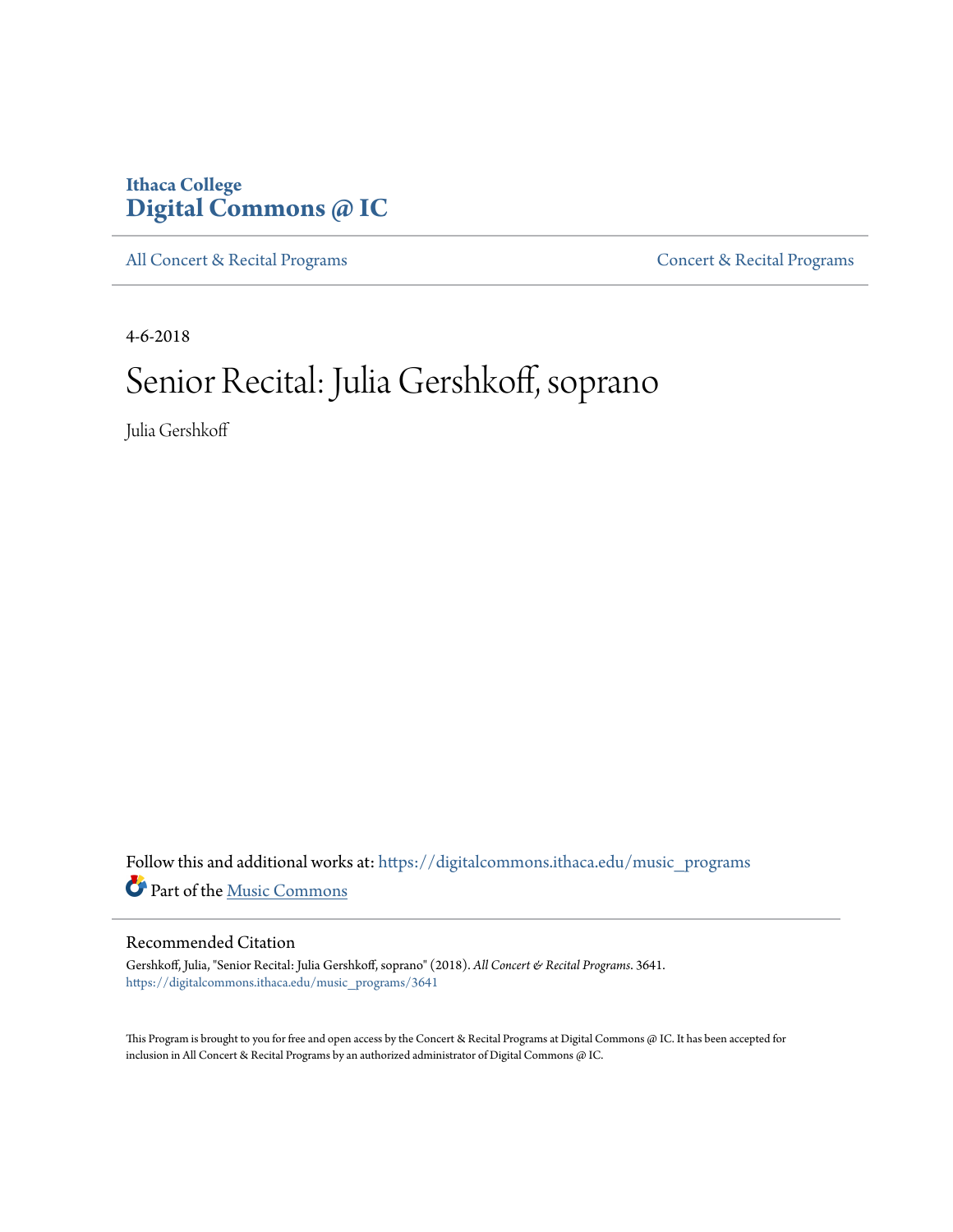# **Senior Recital:** Julia Gershkoff, soprano

**UNITED** SUPPORTS **CELLEY LEQUE L'UNESIG** 

Kerry Mizrahi, piano Krysten Geddes, flute

Ford Hall Friday, April 6th, 2018 8:15 pm

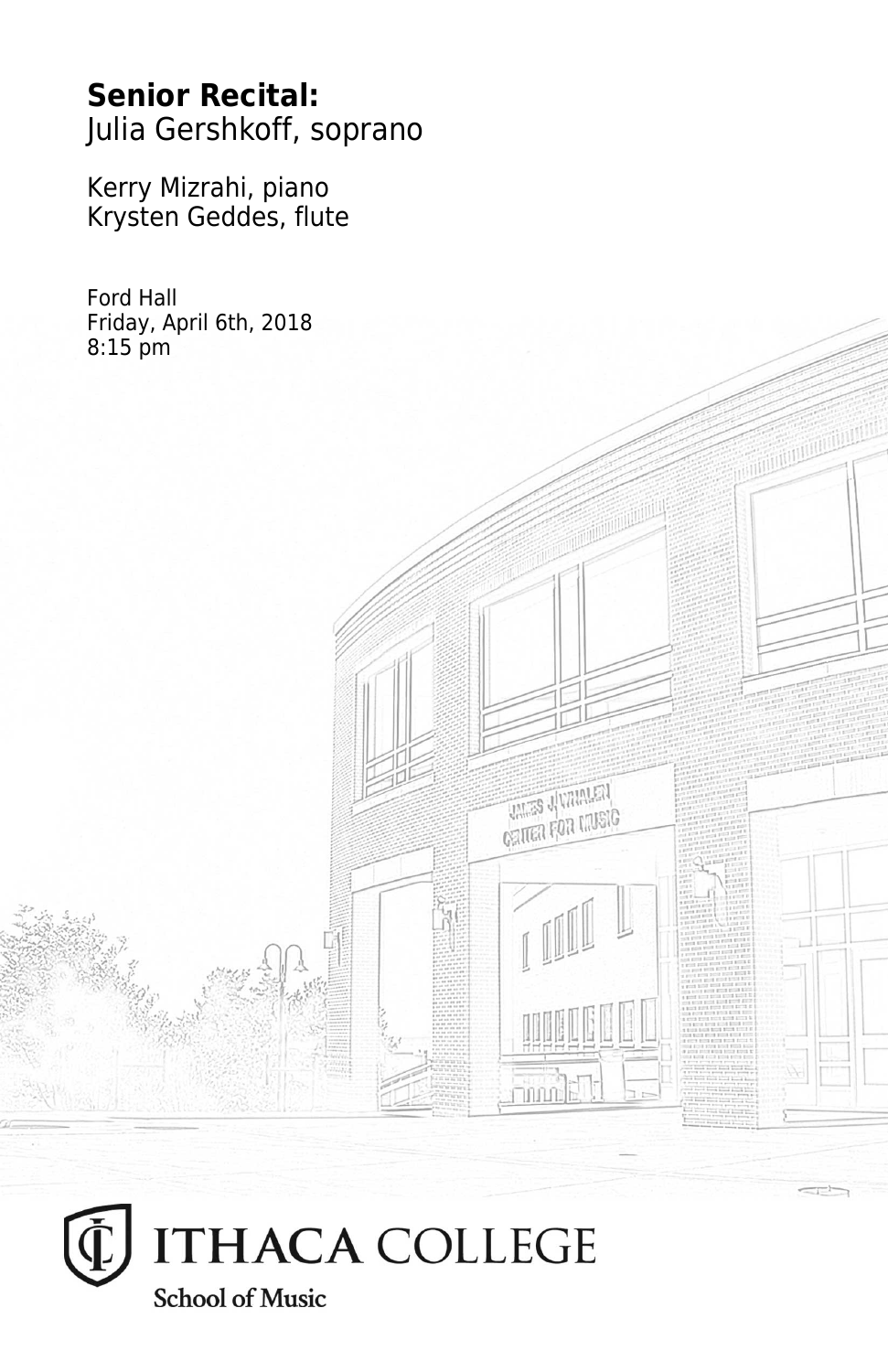# **Program**

Johann Sebastian Bach"<br>von die Matthäuspassion, BWV 244 (1685-1750) von die Matthäuspassion, BWV 244 Krysten Geddes, flöte

Drei Lieder der Ophelia, op. 67 Michard Strauss<br>Erstes Lied der Ophelia: Wie erkenn' ich mein (1864-1949) Erstes Lied der Ophelia: Wie erkenn' ich mein Treulieb Zweites Lied der Ophelia: Guten Morgen Drittes Lied der Ophelia: Sie trugen ihn auf der Bahre bloß

# **Intermission**

Puccini Art Songs<br>E l'uccellino de Controlle de Controlle (1858-1924)<br>(1858-1924) Sole e amore Avanti Urania!

1. C'est l'extase langoureuse

- 2. Il pleure dans mon coeur
- 5. Green

"I Want Magic" (and The Saint Magic University of the Street André Prevince André Prevince André Prevince Andr<br>(b. 1929) (b. 1929) from A Streetcar Named Desire

 $(1858-1924)$ 

Ariettes Oubliées<br>1. C'est l'extase langoureuse de la communistée de la C'est l'extase langoureuse

This recital is in fulfillment of the degree B.M. in Vocal Performance. Julia Gershkoff is from the studio of Marc Webster.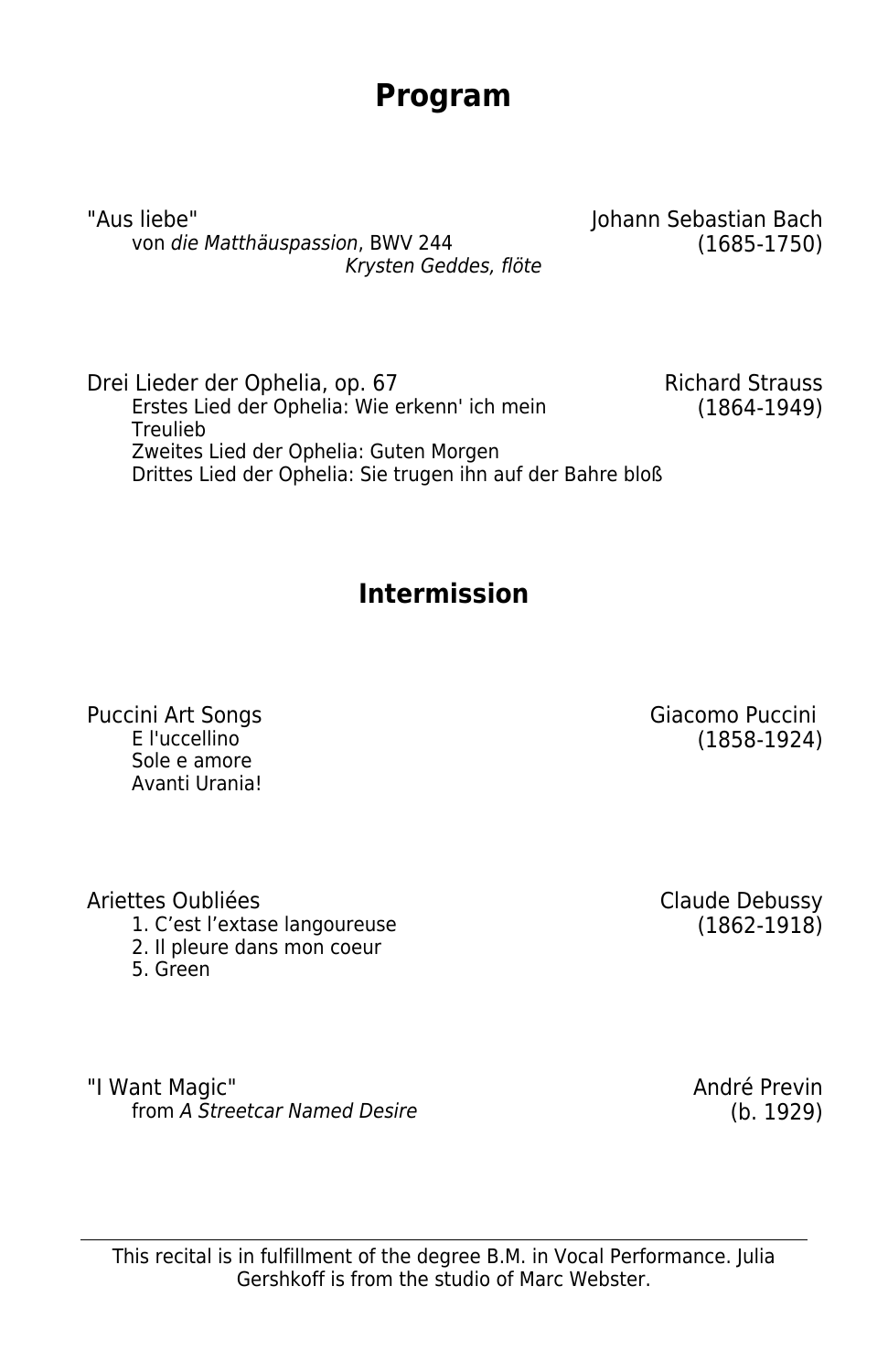# **Translations**

#### **Aus Liebe**

sterben, von einer Sünde weiß er nichts. of any sin he knows nothing. Dass das ewige Verderben So that eternal ruin nicht auf meiner Seele bliebe. may not remain upon my soul.

An dem Muschelhut und Stab und By his shell hat and staff and<br>den Sandalschuhn. bis sandal shoes. den Sandalschuhn.

- 
- zu Fuß ein Stein.

- wie Schnee,
- 
- 

Vor Liebesschauern. with love's showers.

Aus Liebe will mein Heiland **Out of love my savior is willing to**<br>
die, die und die Strafe des Gerichts and the punishment of judgment

### **Erstes Lied der Ophelia**

- Wie erkenn' ich mein Treulieb vor How shall I know my true love from<br>
andern nun?<br>
others now? others now?
	-
- Er ist tot und lange hin, tot und hin, <br>Fräulein! He is dead and long gone, day! gone, lady!
- Ihm zu Häupten grünes Gras, ihm At his head green grass, at his feet

Oho! O, ho!

Auf seinem Bahrtuch, weiß On his burial cloth white as snow,

viel liebe Blumen trauern. many sweet flowers mourn.

Sie gehn zu Grabe naß, o weh! Alas, to the grave they'll go wet, o no!

#### **Zweites Lied der Ophelia**

Guten Morgen, 's ist Sankt Good morning, it's St. Valentine's<br>
Valentinestag, Case Bay, Valentinestag, so früh vor Sonnenschein. so early before sunshine. Ich junge Maid am Fensterschlag I young maid at the windowsill, will Euer Valentin sein. The will be your Valentine. Der junge Mann tut Hosen an, The young man put trousers on, tät auf die Kammertür, auch der eine opened the chamber door, ließ ein die Maid, die als Maid ging let in the maid who as a maid nimmermehr herfür. Bei Sankt Niklas und Charitas! By St. Nicholas and Charity! Ein unverschämt Geschlecht! A shameless breed! Ein junger Mann tut's, wenn er A young man does it when he can,<br>
kann, fürwahr.<br>
for truth. kann, fürwahr, das ist nicht recht. that is not right. Sie sprach: "Eh Ihr gescherzt mit She said: "Before you trifled with<br>mir mir, me, verspacht Ihr mich zu frein. you promised me to wed. Ich bräch's auch nicht beim I'd not by sunlight break my word Sonnenlicht, Wärst du nicht kommen herein. if you had not come in.

departed nevermore.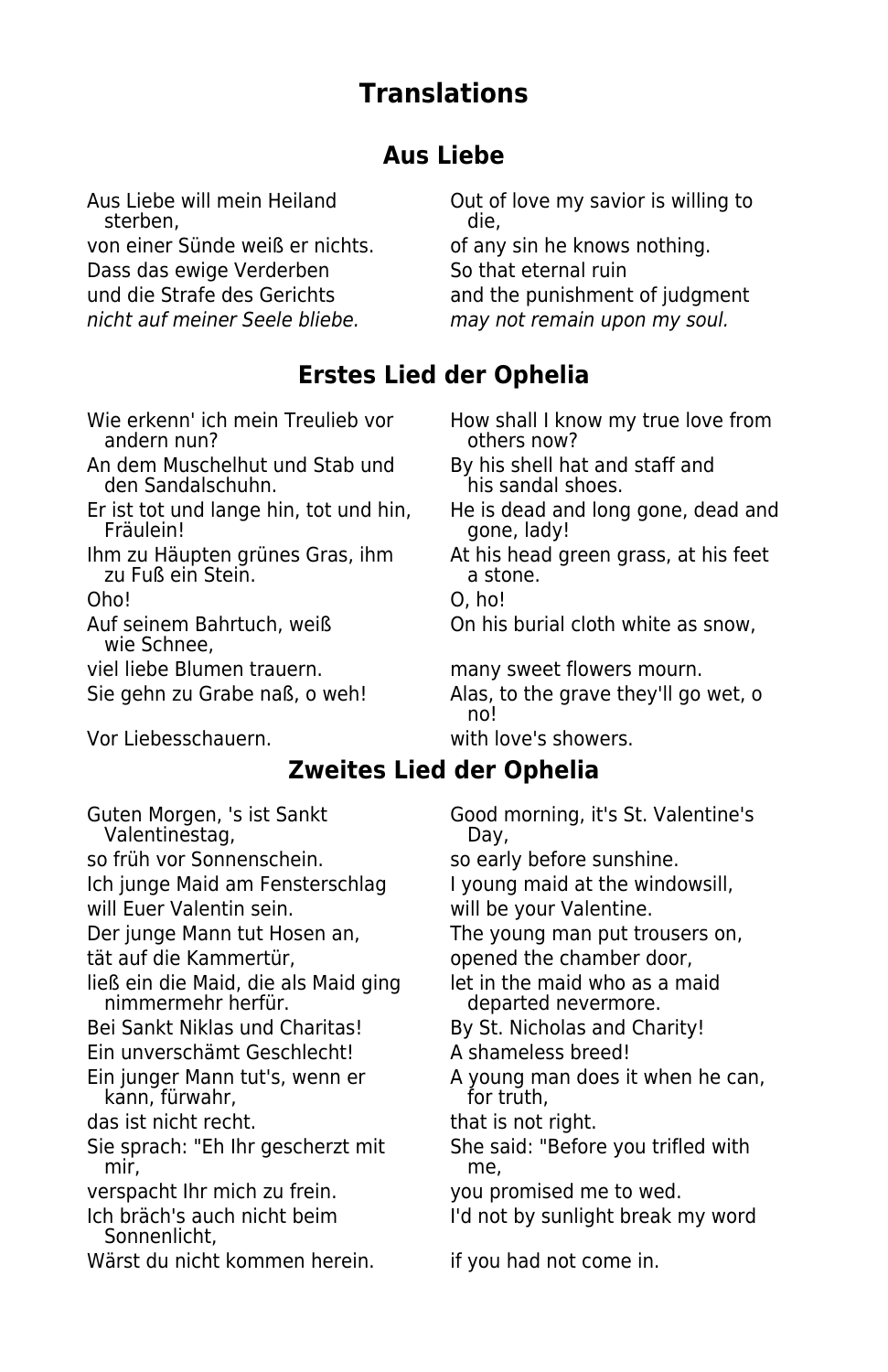#### **Drittes Lied der Ophelia**

Sie trugen ihn aud der Bahre bloß, They carried him naked on his

lieder, ach lieder, den Liebsten! alas, alas, the dear one! Schoß... lap... Fahr wohl, fahr wohl meine Taube! farewell, farewell, my dove! Mein junger frischer Hansel ist's, My young fresh Hansel it is der mir gefällt... in that I love... und kommt er nimmermehr? and will he come never more? Er ist tot, o weh!<br>
He is dead, oh woe! In dein Totbett geh, The State To your deathbed go, er kommt dir nimmermehr. he will come to you never more. Sein Bart war weiß wie Schnee, His beard was white as snow, sein Haupt wie Flachs dazu. The and his head like flax-flower. Er ist hin, er ist hin, Er is gone, he is gone, he is gone, kein Trauern bringt Gewinn: nothing comes of mourning: Mit seiner Seele Ruh to his soul peace, und mit allen Christenseelen! and to all Christian souls! Darum bet ich! Gott sei mit euch! For that I pray! God be with you!

 gurney, Manche Träne fiel in des Grabes Many a tear dropped in the grave's

#### **E l'uccellino**

dormi tranquillo, boccuccia sleep calmly, little rascal my love. d'amore.

Piegala giù quella testina bionda, Rest your little, blond head della tua mamma posala sul cuore. on your mother's heart. E l'uccellino canta su quel ramo And the little bird sings on that

t'amo, love you,

E l'uccellino canta al ciel sereno And the little bird sings to the

dormi, tesoro mio, qui sul mio seno. sleep, my treasure, here on my

E l'uccellino canta sulla fronda And the little bird sings on the branch

leafy branch

tante cosine belle imparerai, you will learn so many beauitful things,

ma se vorrai conoscer quant'io but if you want to know how much I

nessuno al mondo potrà dirlo mai! no one in the world can ever tell you!

serene sky

breast.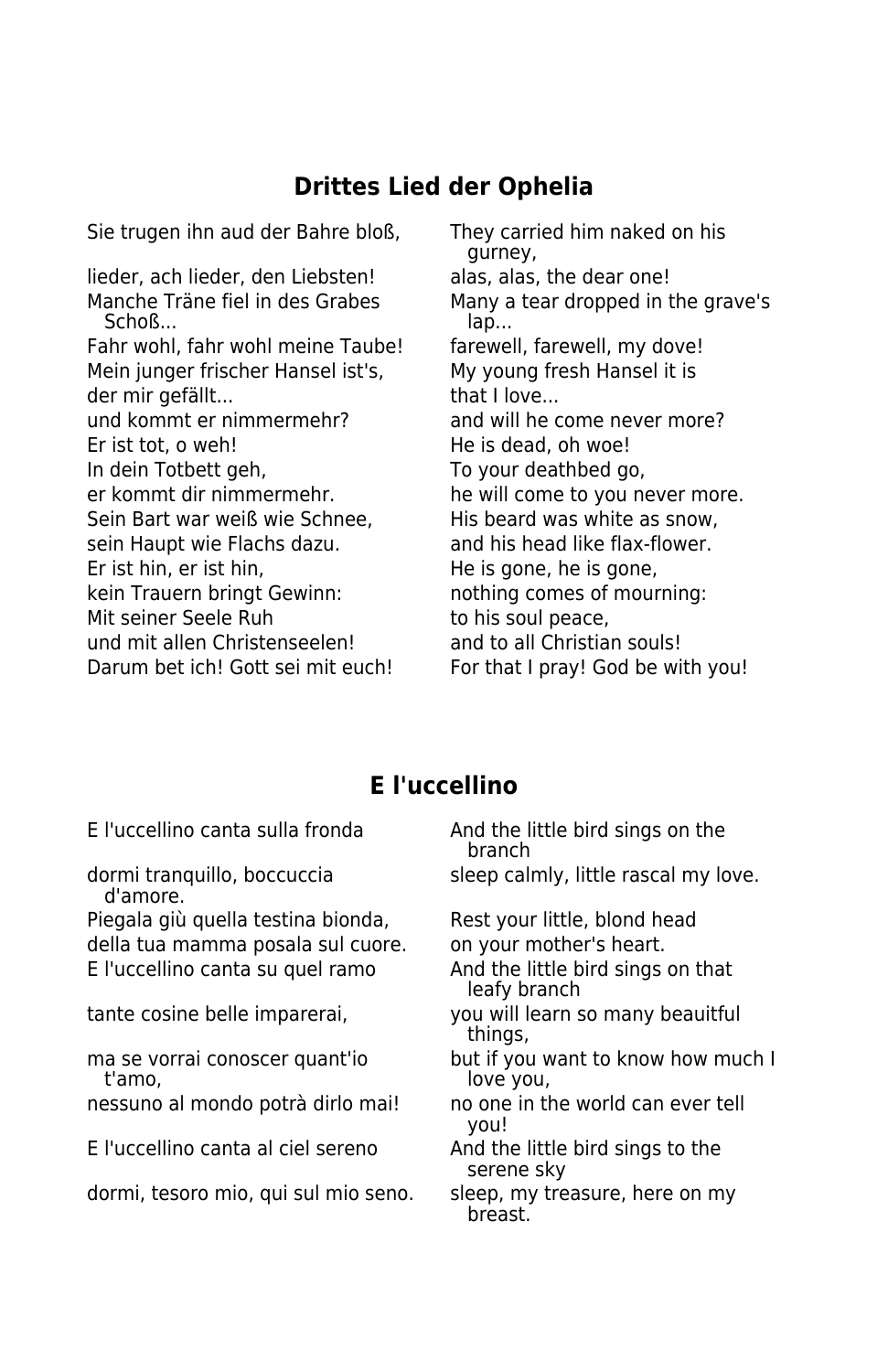#### **Sole e amore**

Il sole allegramente batte ai tuoi The sun joyfully taps on your<br>vetri indow

amore pian pian batte al tuo cuore love very softly taps at your heart

Il sole dice "O dormente mostrati The sun says "Oh sleeper, show

Dice l'amor "Sorella, col tuo primo Love says "Sister, with your first pensier pensa a chi t'ama!"

# window

e l'uno e l'altro chiama. and they are both calling you.

yourself as beautiful as you are!"

loves you!"

-Al Paganini, G Puccini - To Paganini, G. Puccini

#### **Avanti Urania!**

fermi gli alcioni sul potente volo freez the happy dreams on the

trepidando, gli squali ardimentosi anxious and trembling, the bold

mi guardano passar! watch for me to pass by! Simile al mio signor, Similar to my lord, mite d'aspetto mild in appearance,

anch'io di spazio, anch'io di spazio,

Avanti, Urania! The Contract of the Rise, Urania!

#### **C'est l'extase langoureuse**

C'est l'extase langoureuse, lt is languorous ecstasy, c'est la fatique amoureuse, it is loving exhaustion, c'est tous les frisson des bios it is all tremors of the woods c'est, vers les ramures grises, it is, in the grey branches, le choeur des petites voix. the choir of tiny voices. O le frêle et frais murmure! O the frail, fresh murmuring! Cela ressemble au cri doux is like the sweet cry

Io non ho l'ali, eppur quando dal I don't have wings, and yet when<br>I don't have wings, and yet when from the pier lancio la prora al mar, and in the ship's prow to the sea, vigorous flight si librano a guardar. They hove to guard. Io non ho pinne, eppur quando i I don't have fins and yet when the<br>storm water rages storm water rages niun legno osa affrontar, nobody's ship is daring to attack, sharks quanto e' forte in cuor, how powerful is she in her heart. le fiamme ho anch'io nel petto, These flames I have too in my breast, anch'io di gloria ho smania. I too for glory I have restless, raging desire.

parmi l'étreinte des brises, in the embrace of the breezes, Cela gazouille et susurre. That twittering and whispering que l'herbe agitée expire... breathed out by the ruffled grass... Tu dirais, sous l'eau qui vire, You would say, beneath the swirling waters, le roulies sourd des cailloux. the muted rolling of the pebbles.